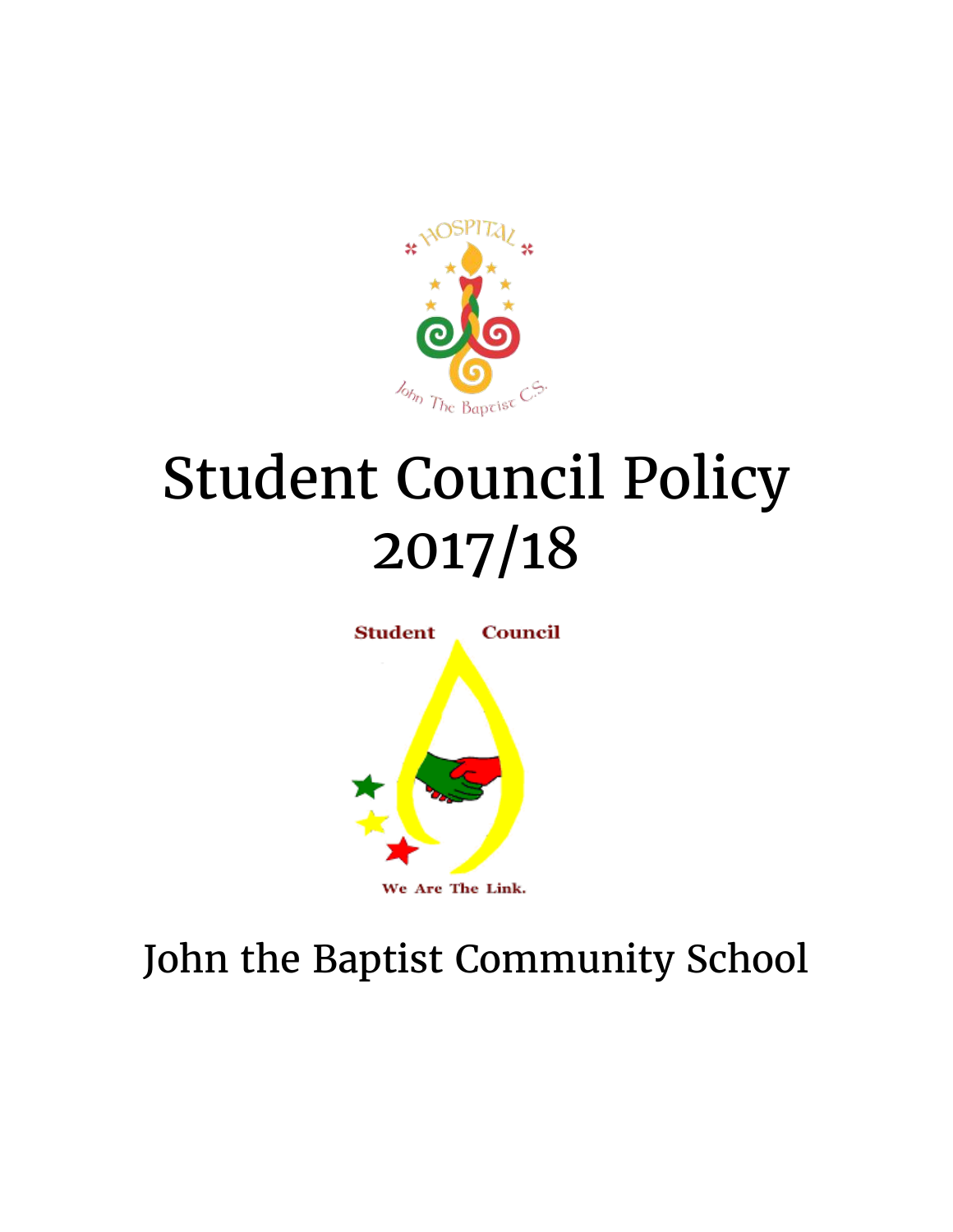# **Contents**

- **i.** Title Page
- **ii.** Contents
- **iii.** Student Council Policy
- **iv.** Student Council Policy continued.
- **v.** Constitution Title Page
- **vi.** Student Council Constitution/Policy: History of the Constitution
- **Page 1.** Article 1: Structure of the Student Council
	- 1.1 Senior Council, Junior Council
	- 1.2 Membership
	- 1.3 Student Council Liaison Officers/Teachers
- **Page 2.** Article 1.3 Student Council Liaison Officers/Teachers (contd.)
- **Page 3.** Article 2 Election Procedures 2.1 Senior Council
- **Page 4.** Article 2
	- 2.1 Junior Council (contd.)
	- 2.2 Filling Vacancies
	- 2.3 Sub-Committees
	- 2.4 Retention of Members
	- 2.5 Co-opting Members onto the Student Council
- **Page 5.** Article 3 Officers of the Council
	- 3.1 Description of Roles
- **Page 6.** Article 3.1 Description of Roles (contd.)
- **Page 7.** Article 3.1 Description of Roles (contd.) Article 4: Workings of the Council
	- 4.1 Provisions of the Council
	- 4.2 Meeting Procedures
- **Page 8.** Article 4.2 Meeting Procedures (contd.)
	- 4.3 Removing Student Council Members and Filling Vacancies
- **Page 9.** Article 4.3 Removing Student Council Members and Filling Vacancies (contd.) 4.4 Dissolution of the Council 4.5 Changes to the Constitution
- **Page 10.** Article 4.5 Changes to the Constitution (contd.) Article 5 Aims of the Council/The Role of the Council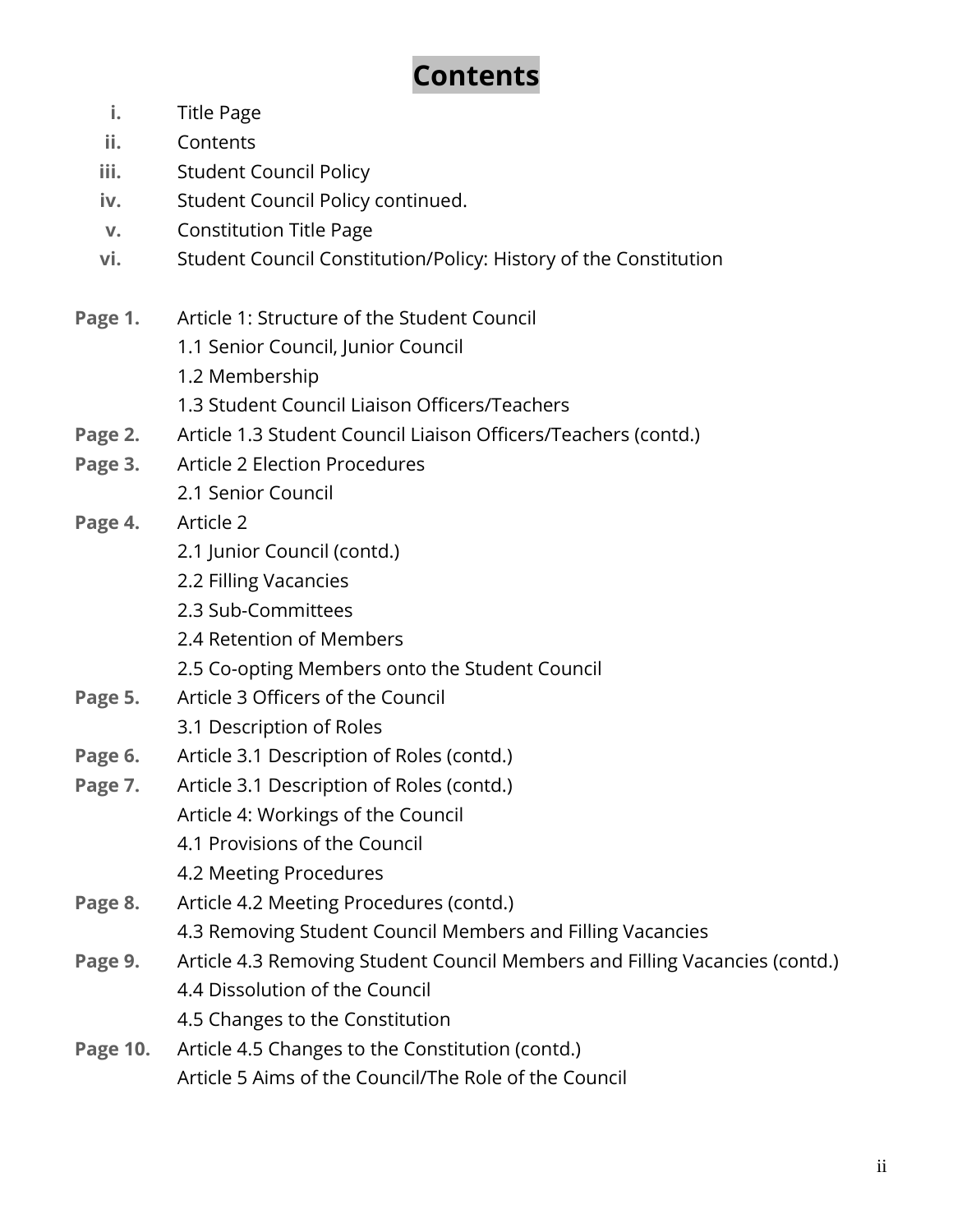## **Student Council Policy**

The Student Council is a necessary and integral part of school life in John the Baptist Community School. There has been a Student Council in the school since its foundation in 1997, but also there is a long standing history of student involvement in such an organisation from the Presentation De La Salle School. In addition, the formation and running of a Student Council fulfils the school's requirements under Section 27 of the Education Act, 1998 to "facilitate the involvement of the students in the operation of the school".

A Student Council is encouraged and supported by the entire school population including students, management and the Board of Management as it has long lasting and far reaching benefits for those individuals who take part and for the school as a whole. For the individual, membership can foster a real sense of responsibility, assertiveness and self confidence. In addition, by taking part in the Council, students learn the skills of effective and fair leadership such as co-operation and teamwork. Moreover, through their involvement, students become acutely aware of the democratic process, hopefully cultivating a feeling of civic responsibility and understanding. In this way, the Council can be an educational opportunity, raising students' awareness of wider and bigger issues. The experience of working with the Student Council is predominantly a very positive one, with a large number reapplying to serve in subsequent years.

For the entire school population and the school as a whole, the benefits of the Student Council are manifold. The link that the Council provides between the students, management and the Board of Management is vital for improved communication and is an integral part of the positive and co-operative environment that exist in our school. By developing a genuine and open relationship between all parties, a supportive and helpful learning atmosphere is encouraged and cultivated, as well as promoting friendship and respect among all. Also, the Council provides a definite channel for student ideas to be expressed, a forum in which students can, in a constructive and positive way, identify and express their needs. In this way, it is a place where all students' voices can be heard, without judgement or bias. Moreover, the Student Council serves as a representative of all students at official events in and outside the school. Furthermore, the Council is a valuable point of information on relevant issues and concerns of the students.

The Student Council endeavours to get involved in any activities that will benefit the student body and the school as a whole, to "promote the interests of the school and the involvement of students in the affairs" (Education Act, 1998, Section 27, 4). This can involve a number of areas such as surveys of student needs to lobbying for changes to the products provided in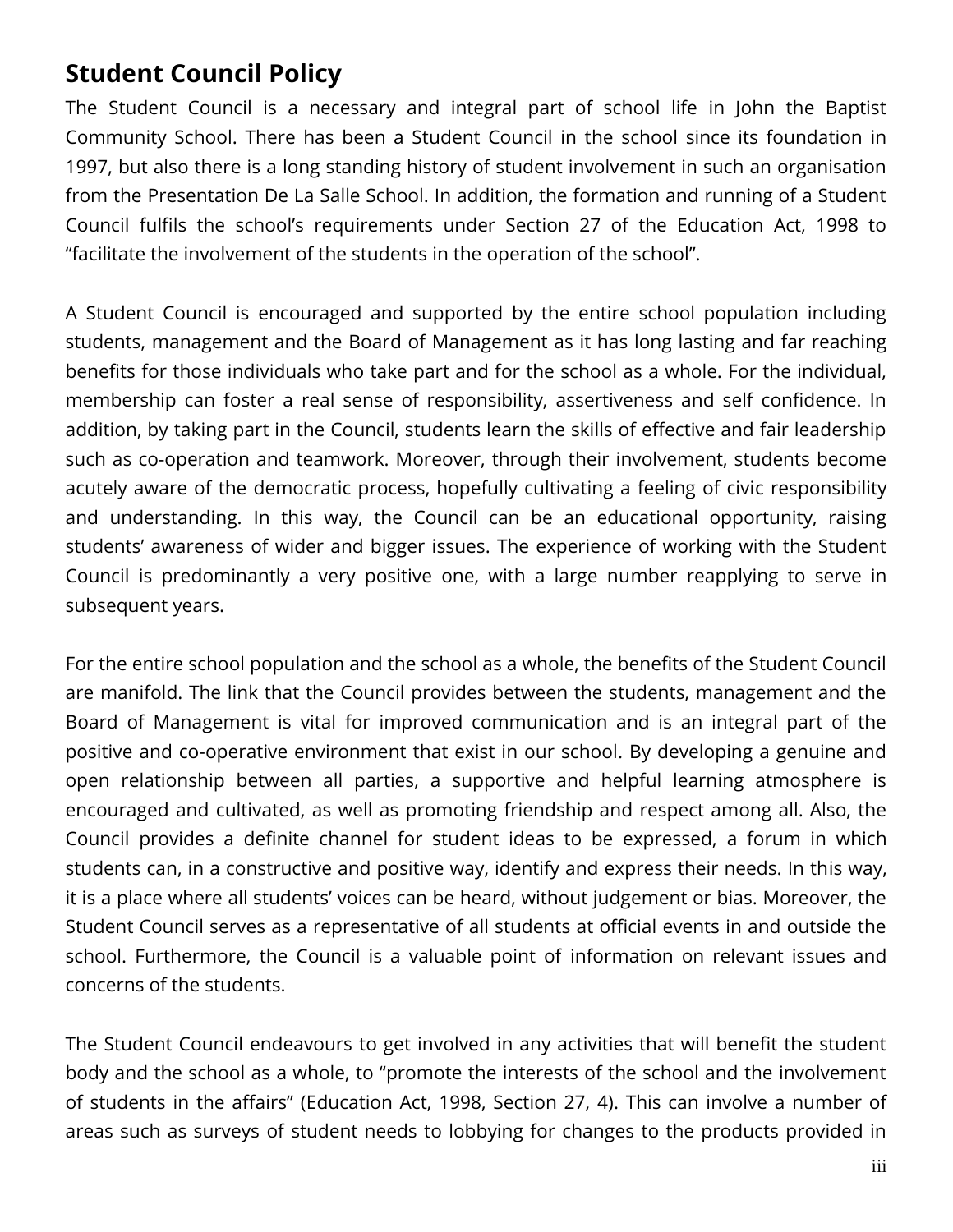the shop. The Student Council is also consulted, as representatives of the student body, on school policies. Such policies are discussed and proposals made for any changes in a confidential and fair manner.

The Student Council Constitution (see attached) provides a framework in which the Council shall operate and it is therefore important that all members of the Student Council and indeed all those within the school are familiar with its provisions. It is reviewed and ratified annually by the incoming Student Council and the Board of Management. The Student Council Constitution is a vital document because it clearly sets out the running of the Council and can be used as a reference on how to proceed in certain cases and circumstances such as in disputes that may arise, elections and dismissal procedures. Also, it states an accepted code of behaviour for members, as well as laying out the scope of the council, especially its terms of reference.

> From the Front *Anonymous*

As for the best leaders, the people do not notice their existence. The next best, the people honour and praise. The next, the people fear And the next, people hate. When the best leader's work is done, the people say, "We did it ourselves"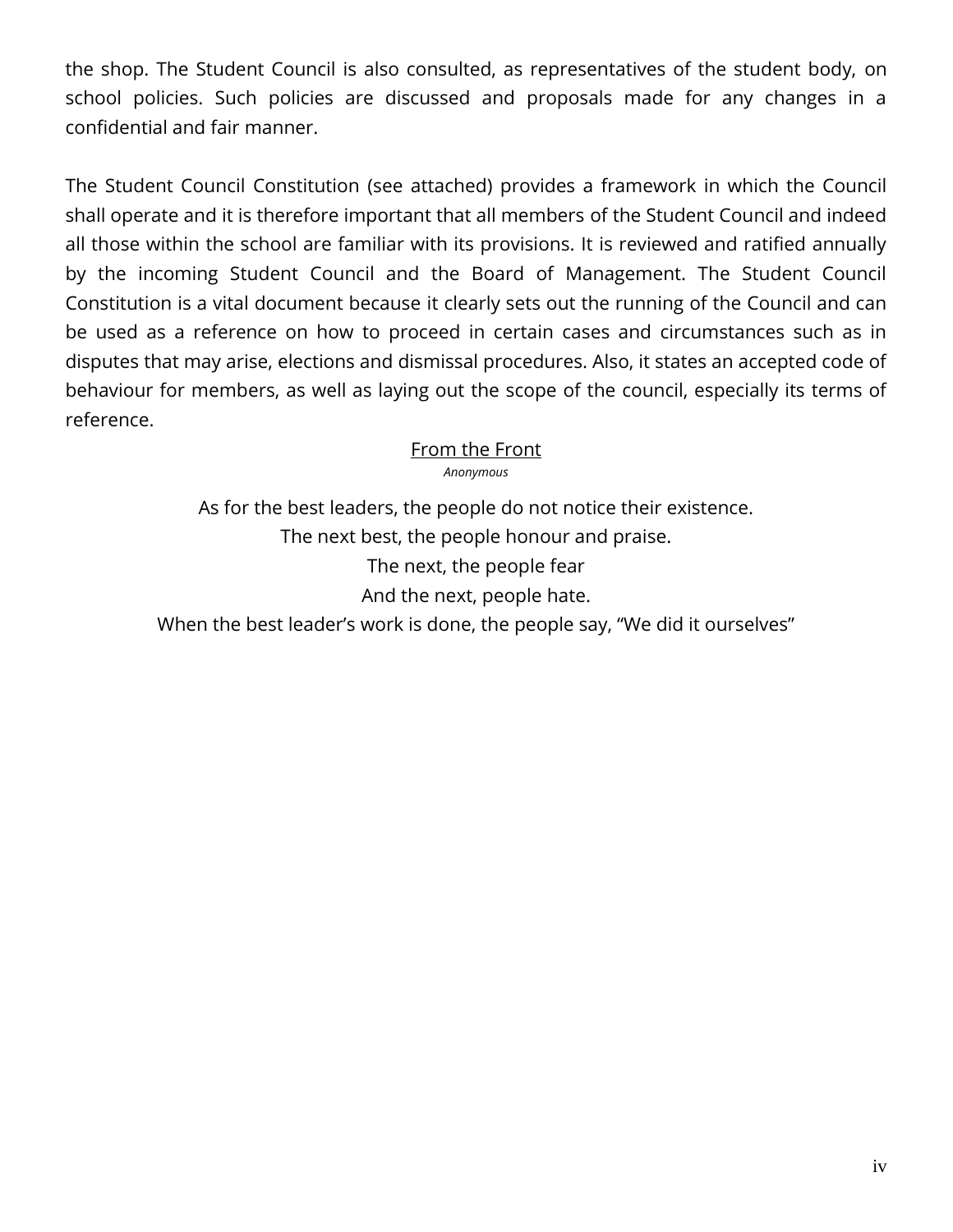

# **Student Council Constitution**

**John the Baptist Community School, Hospital**

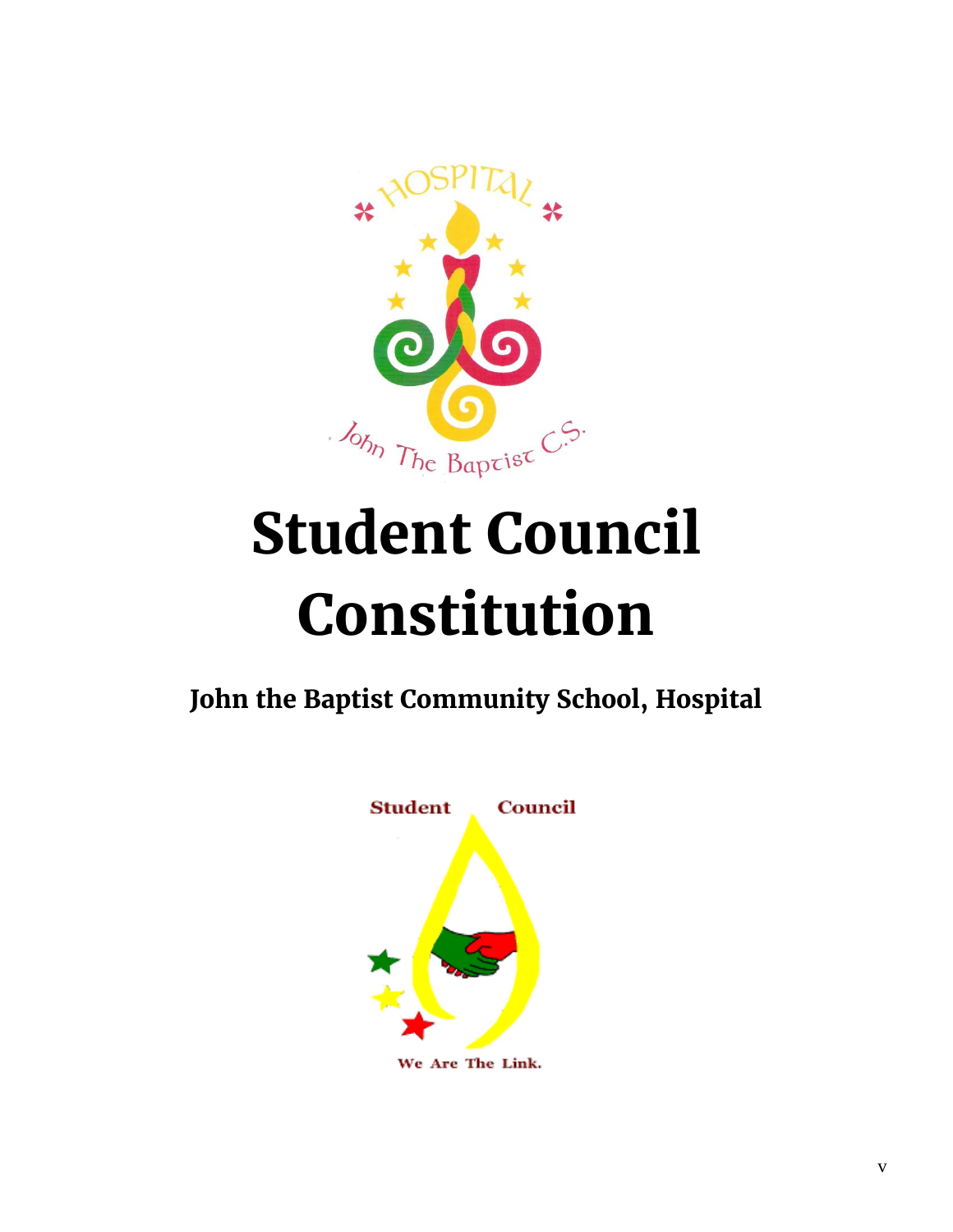# **Student Council Constitution/Policy: History of the Constitution**

| <b>Date</b>               | <b>Activity</b>                  | <b>Those Involved</b>                    |
|---------------------------|----------------------------------|------------------------------------------|
| May 2002                  | Constitution first written       | <b>Student Council</b>                   |
|                           |                                  | Management                               |
| October 2003, 2004, 2005, | Officially ratified by incoming  | Newly formed Student Council             |
| 2006, 2007                | <b>Student Council</b>           | <b>Liaison Teachers</b>                  |
| October - December 2007   | In Council Review                | <b>Student Council</b>                   |
| December 2007             | (First) New Full Draft           | Student Council, R. Hayes, M.            |
|                           |                                  | Sheehan in consultation with             |
|                           |                                  | Management                               |
| June 2008                 | <b>Minimal Review</b>            | Student Council, Liaison Teachers        |
| October 2008              | Second Draft                     | Student Council, R. Hayes &              |
|                           |                                  | Management October                       |
| March 2008                | <b>Third Draft</b>               | Student Council, R. Hayes, E. Leahy      |
|                           |                                  | and Management                           |
| November 2008             | Complete Review                  | Student Council, Liaison Teachers        |
| January to March 2009     | Final adjustments and proof      | Student Council, Liaison Teachers        |
|                           | reading                          |                                          |
| April 2009                | Reviewed by Management           | Management                               |
| 25 <sup>th</sup> May 2009 | Reviewed by the Board of         | Board of Management                      |
|                           | Management                       |                                          |
| October 2009              | Ratified by Student Council      | Student Council, Liaison Teachers        |
| September 2010            | Ratified by Student Council      | Student Council, Liaison Teachers        |
| September 2011            | Ratified by Student Council      | <b>Student Council, Liaison Teachers</b> |
| September 2012            | Ratified by Student Council      | Student Council, Liaison Teachers        |
| September 2013            | Ratified by Student Council      | Student Council, Liaison Teachers        |
| September 2014            | Ratified by Student Council      | Student Council, Liaison Teachers        |
| September 2015            | Full review started              |                                          |
| December 2015             | Reviewed and ratified by         | Student Council, Liaison Teachers        |
|                           | <b>Student Council</b>           |                                          |
|                           | Review by Staff member           |                                          |
|                           | Review by Parent                 |                                          |
|                           | Review and ratification by Board |                                          |
|                           | of Management                    |                                          |
| November 2017             | Reviewed and Ratified by         | Student Council, Liaison Teachers        |
|                           | <b>Student Council</b>           |                                          |
| April 2018                | Review and ratification by Board |                                          |
|                           | of Management                    |                                          |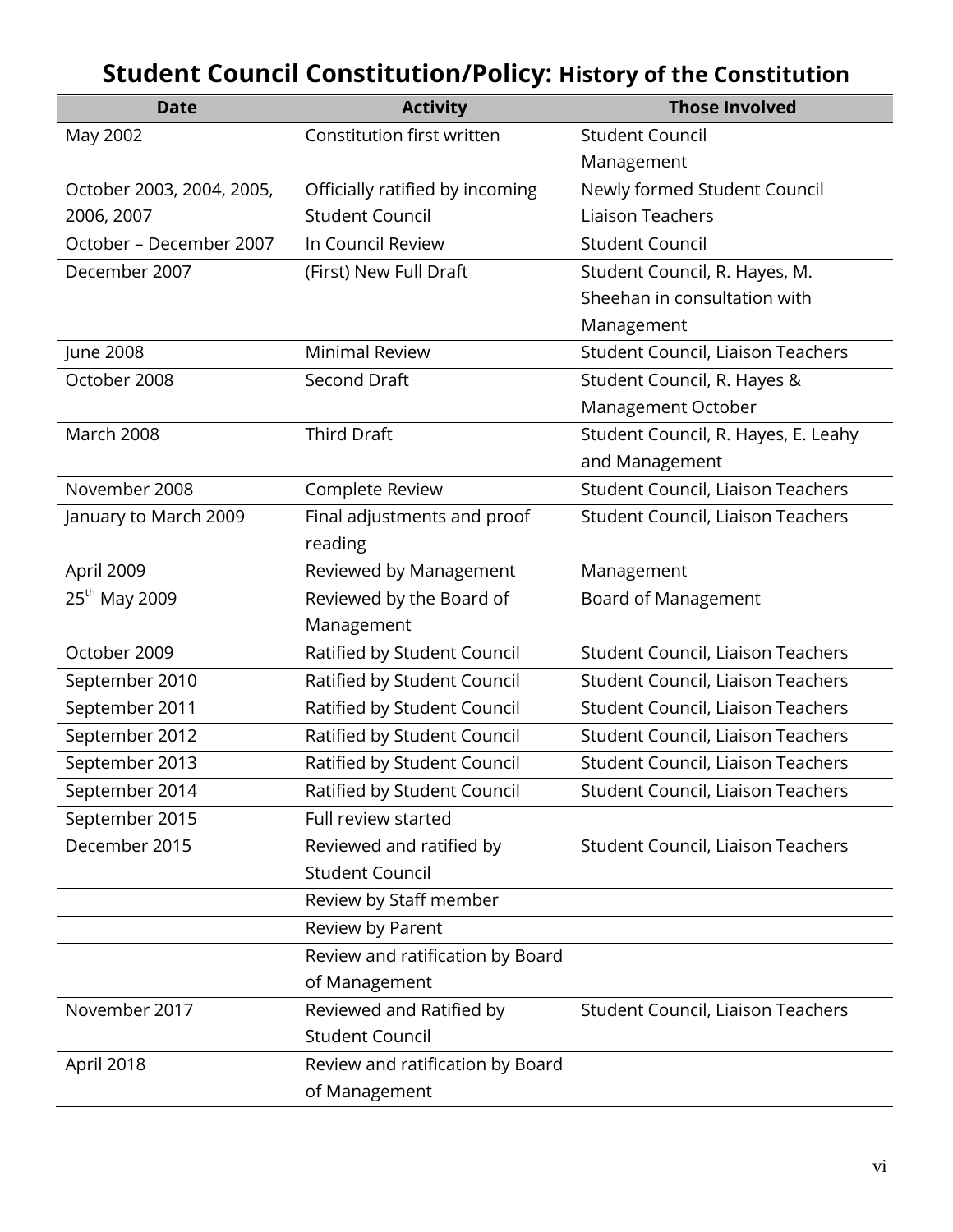# **Article 1 Structure of the Student Council**

- **1.1** Number of Students elected
- $\triangleright$  Senior Council
	- **i.** Leaving Certificate ( $6<sup>th</sup> Year$ ) minimum of four to a maximum of six
	- **ii.** 5<sup>th</sup> Year minimum of four to a maximum of six
	- **iii.** L.C.A. 1 & 2 at least one representative from either L.C.A.1 or L.C.A. 2. However, if at all possible, two representatives, preferably one from both L.C.A. 1 and 2 is the ideal. The council acknowledges that representation from these groups can be difficult to obtain.
	- **iv.** Transition Year minimum of two to a maximum of five students. Due to its nature, the number of students taking part in Transition Year can vary greatly from year to year and therefore the exact number of T.Y. representatives must be decided on an annual basis. Where possible, a gender balance will be sought but this will not interfere with the democratic process.
	- **v.** The number of students should never exceed the maximum of eighteen students and or be lower than a minimum of twelve.
- > Junior Council
	- **vi.** Each junior class (every class grouping from First Year to Third Year) will elect a male and female class representative. This normally will take place in the C.S.P.E. class with the C.S.P.E. teacher, in consultation with the Class Tutor. On a monthly rotational basis, one year group per week will meet, i.e. week one will be a meeting of all first year representatives, week two will be a meeting of all second year representatives, week three third year representatives. On the fourth week, two representatives from each year group will meet to pass their findings onto two third years, usually one male and one female, who will represent the junior council as a whole at the senior council meetings each week. A suggestion box will be introduced to the first year campus to encourage junior cycle students to become involved in school life.
- **1.2** Membership
	- **i.** Membership of the Council is open to all students attending John the Baptist Community School, if they are compliant with the rules set down by the school and the Student Council
	- **ii.** The term of office for each member is one academic year, from September to June
	- **iii.** The Council will always hope to exhibit a gender and racial balance. However, such a desire will not at any point disturb or disrupt the democratic process. Therefore, if the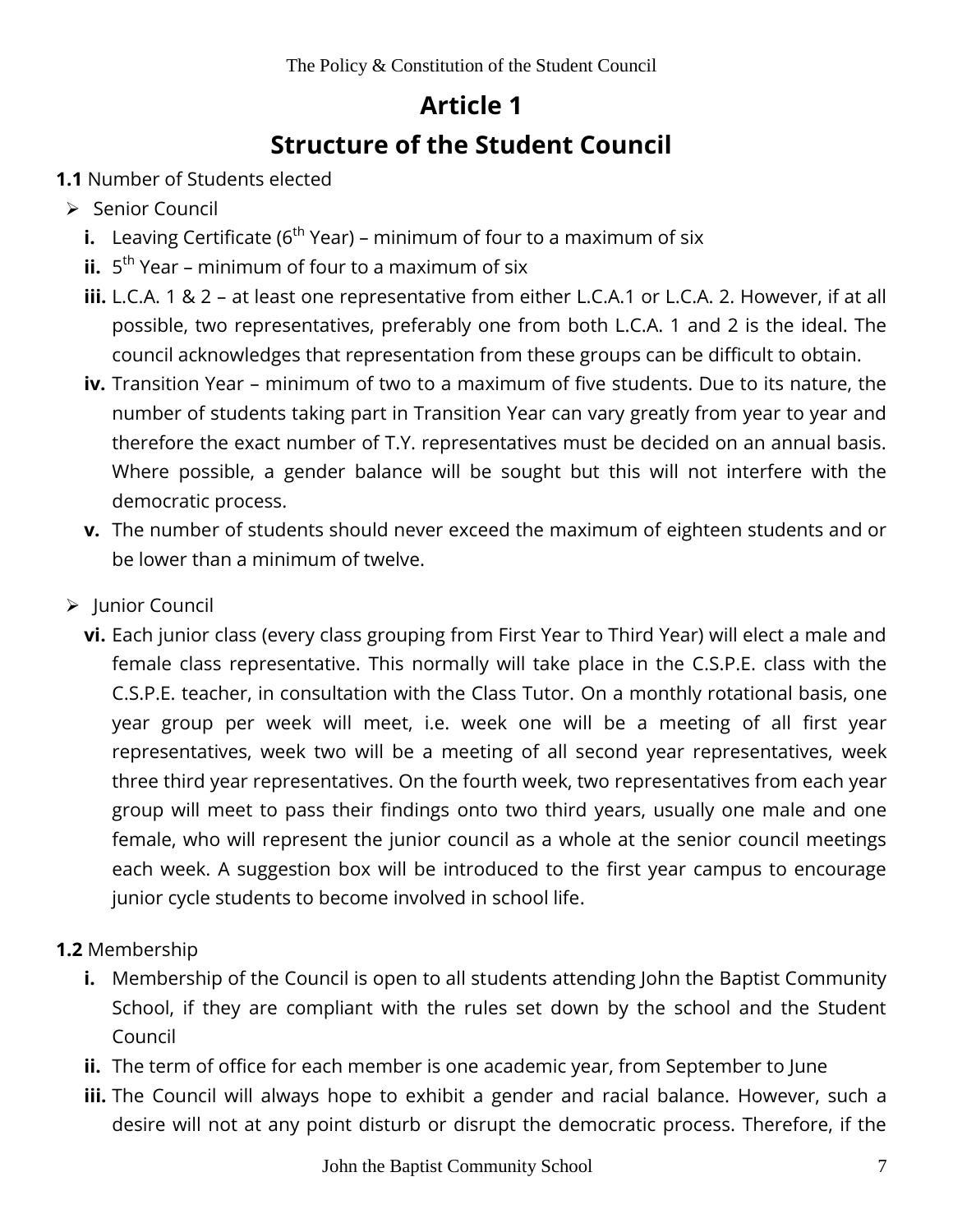candidates applying for position are primarily one gender or group, every effort will be made to include others. Yet, if this does not yield results, the Council will carry on with the democratic process with those interested.

## **1.3** Student Council Liaison Officers/Teachers

- **i.** There will be a minimum of two Student Council Liaison Teachers assigned to the council each year. This may increase due to interest.
- **ii.** A minimum of one Liaison Officer must attend each meeting. It is however preferable that both be in attendance at every meeting to provide a consistent voice and awareness of the issues at hand.
- **iii.** Student Council Liaison Teachers are appointed by management in consultation between existing Liaison Teachers if possible, management and any possible candidates who express an interest in the Council.
- **iv.** The Student Council Liaison Teacher is not a member of the Council. The Student Council Liaison Teachers have a voice in the Council but not a vote. They do not lead the meetings unless in the interim before elections (i.e. if a Chairperson or Vice-Chairperson has not been appointed).
- **v.** In the event of difficulties arising between the Student Council and the Liaison Teacher(s), the Principal is to be contacted by the Chairperson on behalf of the Council as a whole.
- **vi.** The role of the Student Council Liaison Officers/Teachers
	- To act as a link between management, staff members and the Council
	- To facilitate smooth and ordered meetings
	- To provide information
	- To take notes to complement the notes of the secretary's minutes
	- To provide support and guidance to the members of the Council and to any work/activities they undertake
	- To put Council issues and activities on the agenda for staff meetings.
	- To maintain the Student Council Notice board in the Staffroom
	- To open the Student Council suggestion box and to read the suggestions. This is in case sensitive material or issues arise from the suggestions, such as bullying information. By reading the suggestions prior to the meetings, any sensitive material can be kept confidential and passed on to the relevant parties. The Council will be informed that material of this nature has been received and dealt with.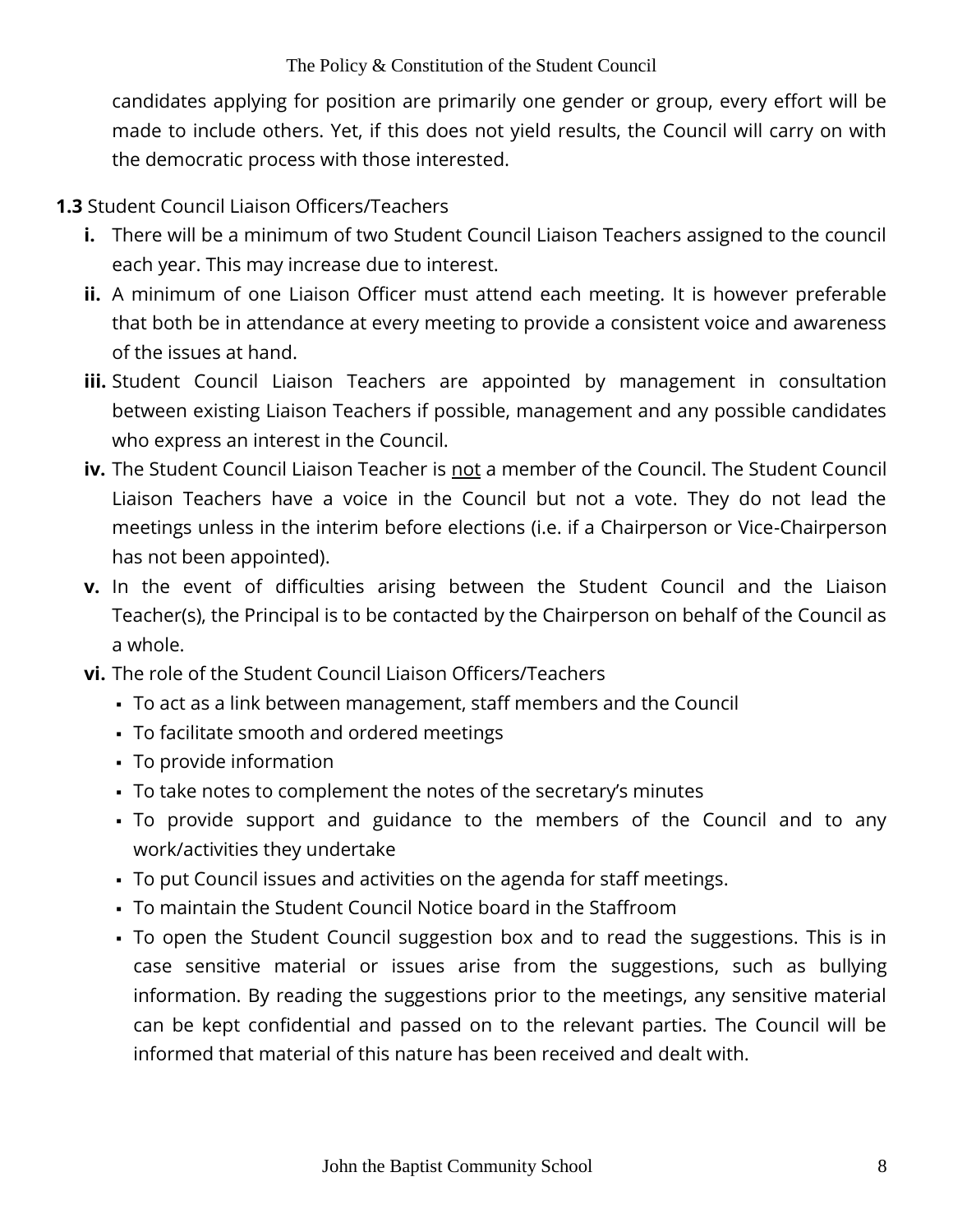# **Article 2 Election Procedures**

#### **2.1** Nomination and Election Procedures

Senior Council

- **i.** Applications must be made on the official nomination form by the students themselves. No student can be put forward for the council without their express knowledge and permission. Nomination forms are available through the Student Council Liaison teachers and existing members of the council.
- **ii.** A talk will be given by previous Student Council members to all years involved in the selection and voting process, outlining necessary qualities and attributes.
- **iii.** The election of future sixth year representatives will take place in May/early September, with nominations sought from mid-April onwards/start of the school year. Due to the very busy nature of the final months of term, it may not always be possible to hold elections at this time. Therefore, the option to seek nominations/have the elections early in the first term of school may be needed.
- **iv.** The Student Council Liaison Teachers will examine applications
- **v.** A ballot paper will be drawn up.
- **vi.** Voting will take place by secret ballot, normally during a designated class time.
- **vii.**5<sup>th</sup> Year, Transition Year and L.C.A. 1 elections will take place in September
- **viii.** Election results will be displayed on the Student Council Notice Board
- **ix.** The ballot papers must be kept in case the member elected needs to be replaced. The candidate with the next highest number of votes will fill the vacancy. A by- election can be held to fill a position if the next highest candidate does not want/is unable to fill the vacant position.
- **x.** Election of Officers of the Council
	- The election of Officers of the Council will take place in September, when the full Council is formed.
	- The position of Chairperson must be applied for in writing on the official application form
	- The Chairperson is chosen by an interview process conducted by the Principal and at least one Student Council Liaison Teacher.
	- The position of Vice-Chairperson is normally filled through this interview process also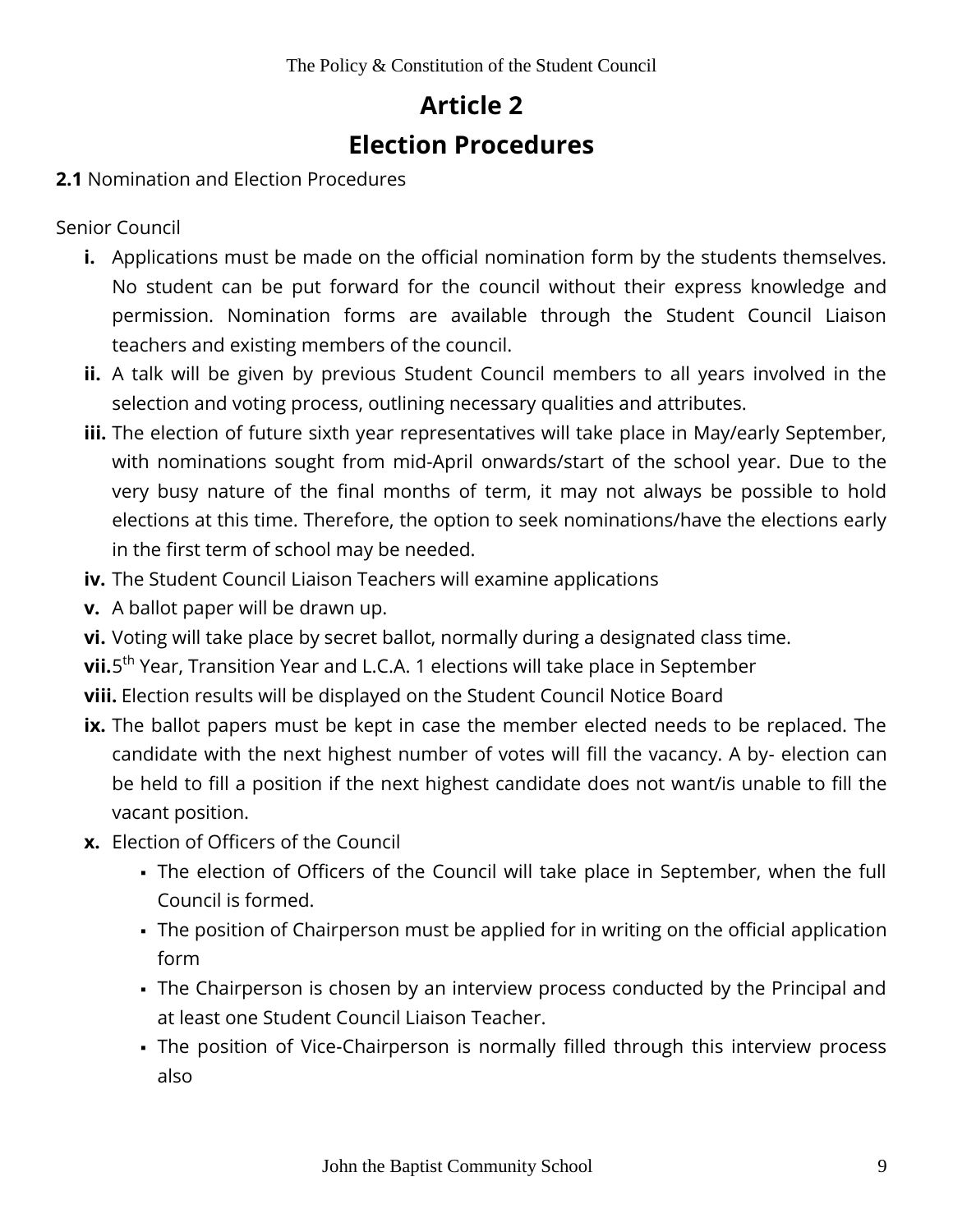- All other positions are democratically decided within the council. If there is one candidate for the position, the person is proposed and seconded by others in the Council, and so deemed elected.
- If more than one candidate applies for a position, a system of proportional representation is used in a secret ballot of all the members. At least two thirds of the Council must be present for such an internal election. Each candidate will receive an opportunity to speak to Council as a whole to express why they should be elected to the job.

## Junior Council

**xi.** One male and one female representative must be elected from each Junior class, First Year to Third Year. This is normally done with the kind cooperation of the classes' C.S.P.E. teachers as "Democracy" is one of the seven key concepts of the subject. These representatives are voted for fairly by the rest of the class and are obliged to attend each of their respective class representative meetings and, if selected, to attend meetings with representatives from other junior cycle year groups. The senior council members may also advise the students on acceptable behaviour and other matters regarding the council.

## **2.2** Filling Vacancies

**i.** If a place becomes available on the Council due to removal of a member, resignation or prolonged illness. They shall be replaced by the student whose votes put them next in line in the election. If this is not possible, a new election (by-election) will take place to fill the position.

## **2.3** Sub Committees

- **i.** Rather than try and plan every activity during the year, the Council may find it more effective to use sub-committees to plan and oversee specific activities. The Student Council therefore reserves the right to form subcommittees
- **ii.** Subcommittees must regularly report to the main Council on their activities
- **iii.** Any large undertaking by a subcommittee must be submitted to the Council for approval
- **iv.** Sub-committees are normally formed for a specific purpose, for a specific length of time.
- **v.** Members of the Student Council can sit on other committees/groups separate to the Student Council e.g. the Debs committee.
- **2.4** Retention of Members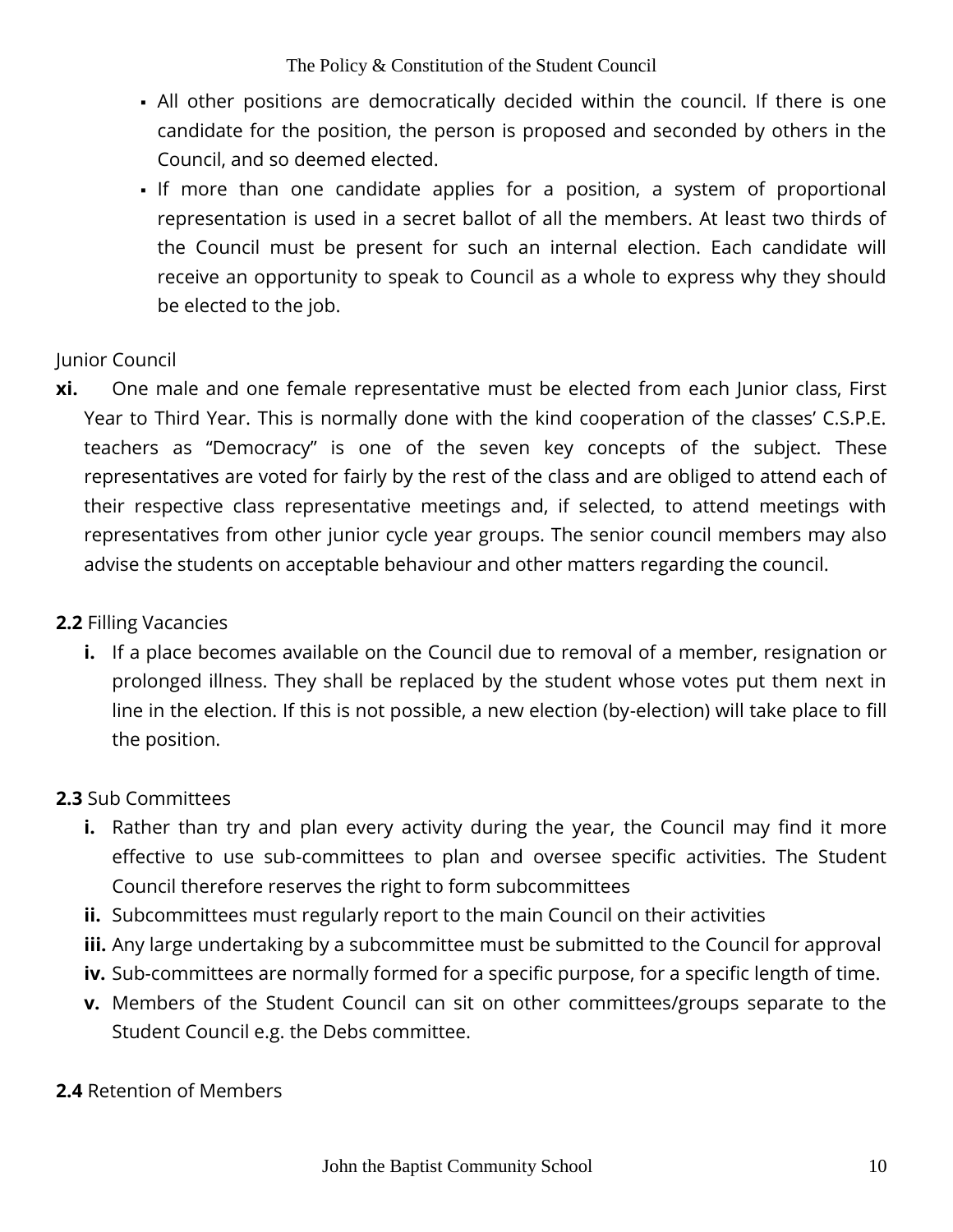The Policy & Constitution of the Student Council

**i.** To ensure continuity in the Council, any existing 5<sup>th</sup> year members who wish to remain on the Council and are deemed suitable to do so, are automatically elected to the Council for the following year. This is only the case with 5th years to ensure the Council remains at its heart a democratically elected representative body for all students.

## **2.5** Co-opting Members onto the Student Council

**i.** If the Student Council feels a certain member of the student body would be of great benefit on the Council either for a specific project/activity or on a long term basis, he/she may join the Council without being elected. A least two thirds of the Council must agree with this appointment and the terms of their membership must be clearly outlined from the beginning. A person who joins in this manner will not have a vote on the Council.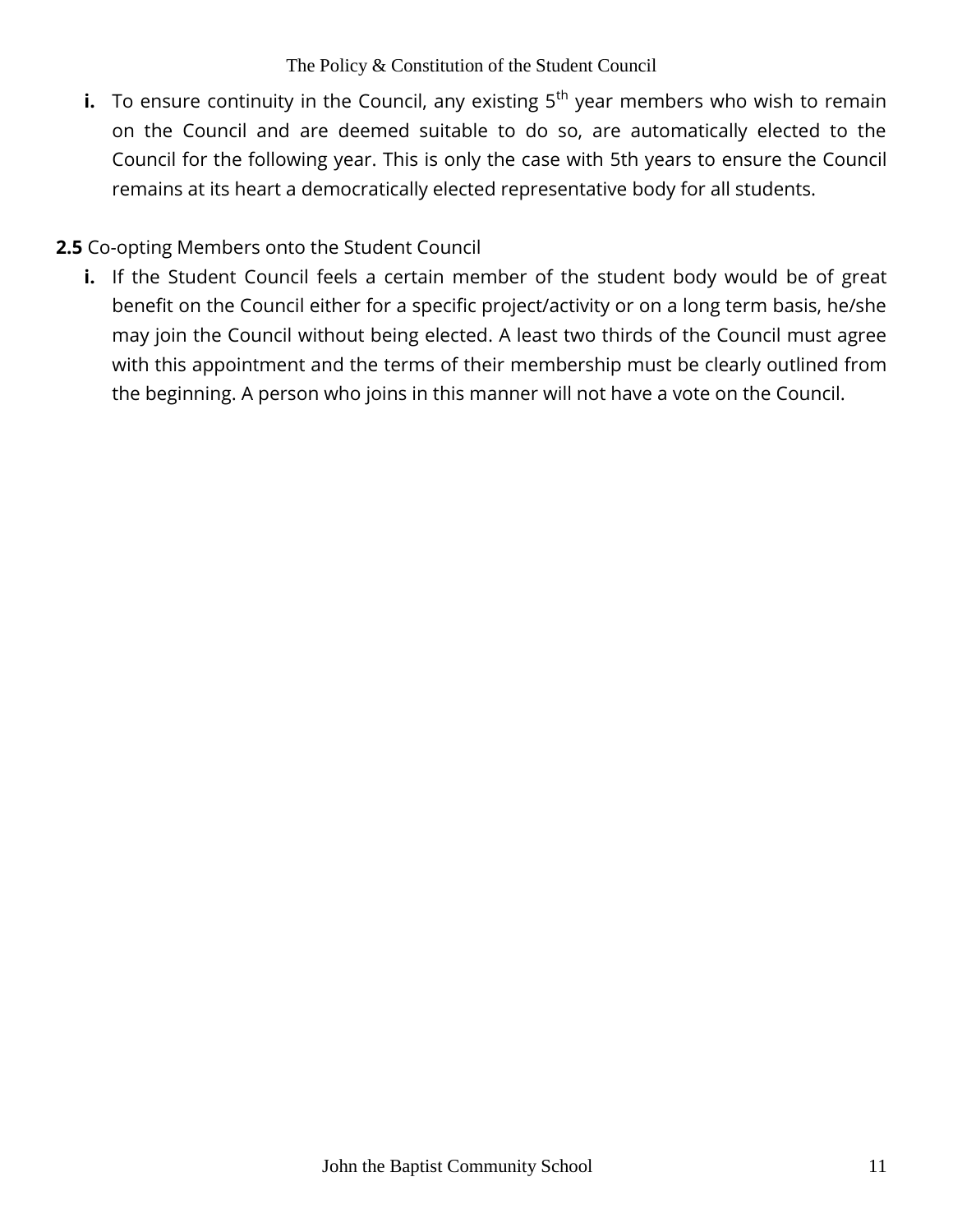## **Article 3 Officers of the Council**

- **3.1** The Student Council of John the Baptist consists of the following officers:
	- **i.** The Chairperson
		- If Is the official student link between the Council, management and the Board of Management
		- Normally a  $6^{th}$  Year student
		- The position of Chairperson must be applied for in writing on the official application form
		- The Chairperson is chosen by an interview process conducted by the Principal and at least one Student Council Liaison Teacher.
		- The Chairperson chairs the meetings in a fair and impartial manner, ensuring that all have an equal say
		- Liaises with the school authorities on behalf of the Council
		- Ensures the Council is run effectively and efficiently
		- Can call a meeting
	- **ii.** The Vice-Chairperson
		- Performs the duties of the Chairperson when the Chairperson is unavailable
		- Assists the Chairperson in the organisation of the Council
		- Attends all the meetings
	- **iii.** The Secretary
		- Normally a  $5<sup>th</sup>$  Year student, due to the heavy workload
		- Takes minutes at each meeting and writes them up. A copy of the minutes is put on the Student Council Notice Board for the students, in the staffroom and in the Student Council files. The secretary keeps a copy of such records also as a back up for official purposes.
		- Reads out minutes from the previous meetings. The Chairperson and the secretary both sign the minutes of the previous meeting on acceptance by the Council.
		- Verifies agenda with Chairperson and Student Council Liaison Teacher(s) before each meeting and posts the agenda on the Student Council Notice Board
		- Completes any typing or paperwork necessary for the effective work and record keeping of the Council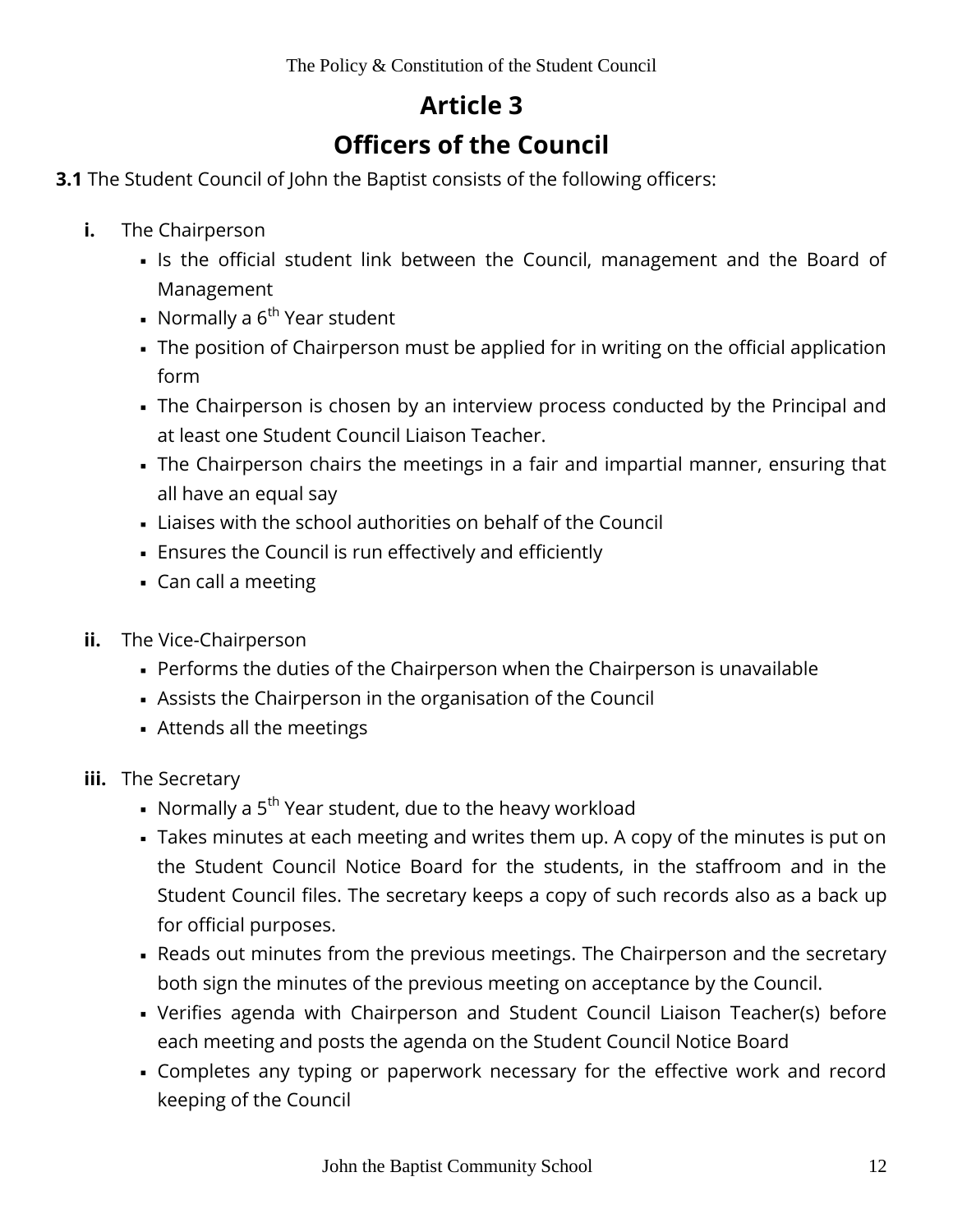- If is in charge of any official documentation for the Council bearing the Council logo and name
- If is in charge of any correspondence to and from the Council
- **iv.** The Vice-Secretary
	- Performs the duties of the secretary when the secretary is unavailable
	- Aids the secretary in performing their duty when necessary
- **v.** The Public Relations Officer (P.R.O.)/Team
	- Keeps the student body informed about the activities of the council
	- Publicises the date and location of meetings
	- Keeps the Student Council Notice board updated and tidy
	- If Is the spokesperson of the Council to the press and if needed with the staff
	- Conducts surveys to gauge the Student body's needs and opinions
	- Makes relevant intercom announcements
	- Heads the Public Relations Committee, if one is established
	- Updates the Student Council Webpage on the John the Baptist Community School's website
- **vi.** The Treasurer
	- To be in charge of all the financial matters of the Council
	- To prepare financial reports at the end of the term of office and keep detailed records during the year
	- To compile a request each year for a financial bursary from the Board of Management
	- To obtain at least three quotations for any item or activity to be bought or undertaken by the Council to ensure fairness and financial efficiency
- **vii.** The Vice Treasurer
	- To carry out the duties of the Treasurer when the Treasurer is unable to do so
	- To help count and allocate monies and funds in conjunction with the Treasurer for security purposes

**viii.** The Attendance Officer

- To take a detailed and comprehensive roll each week
- To collect any excuses for non attendance and record such in the Council's records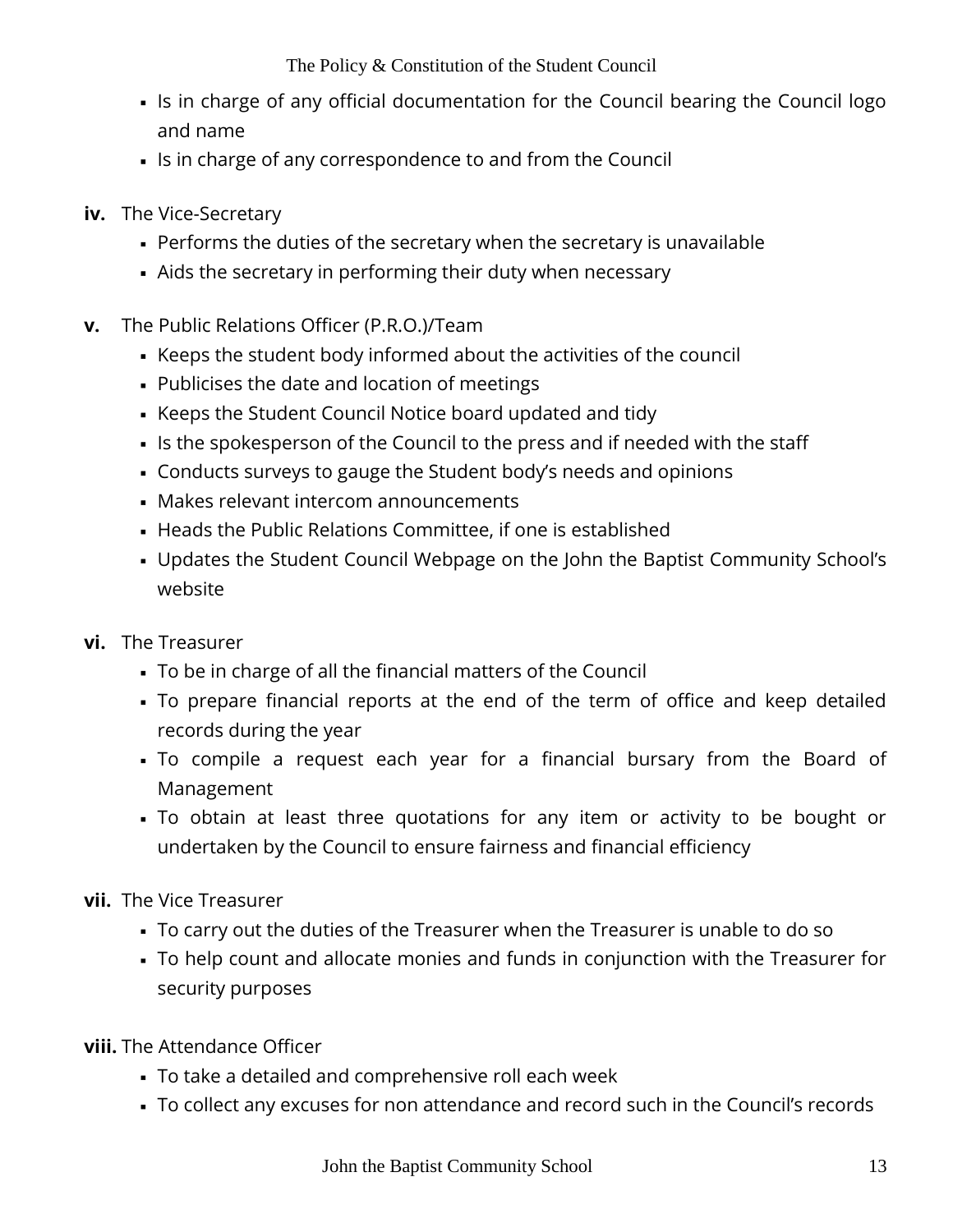#### The Policy & Constitution of the Student Council

- Inform the Chairperson if a member has three unexplained absences
- **ix.** The Office Director
	- Organises the meeting room for the meeting
	- Fixes the room back to perfect condition after each meeting
	- Catalogues all items of the Council at the start and end of each year
- **x.** The Junior Council Liaison Officer(s)
	- To be the link between Junior Representatives and the Senior Council
	- Meet with Junior class representatives on a regular basis
	- Bring the concerns and issues of the junior class representatives back to the Senior Council to be dealt with in speedy and confidential manner.
	- One or more liaison officers may be elected by the senior council to fill this position.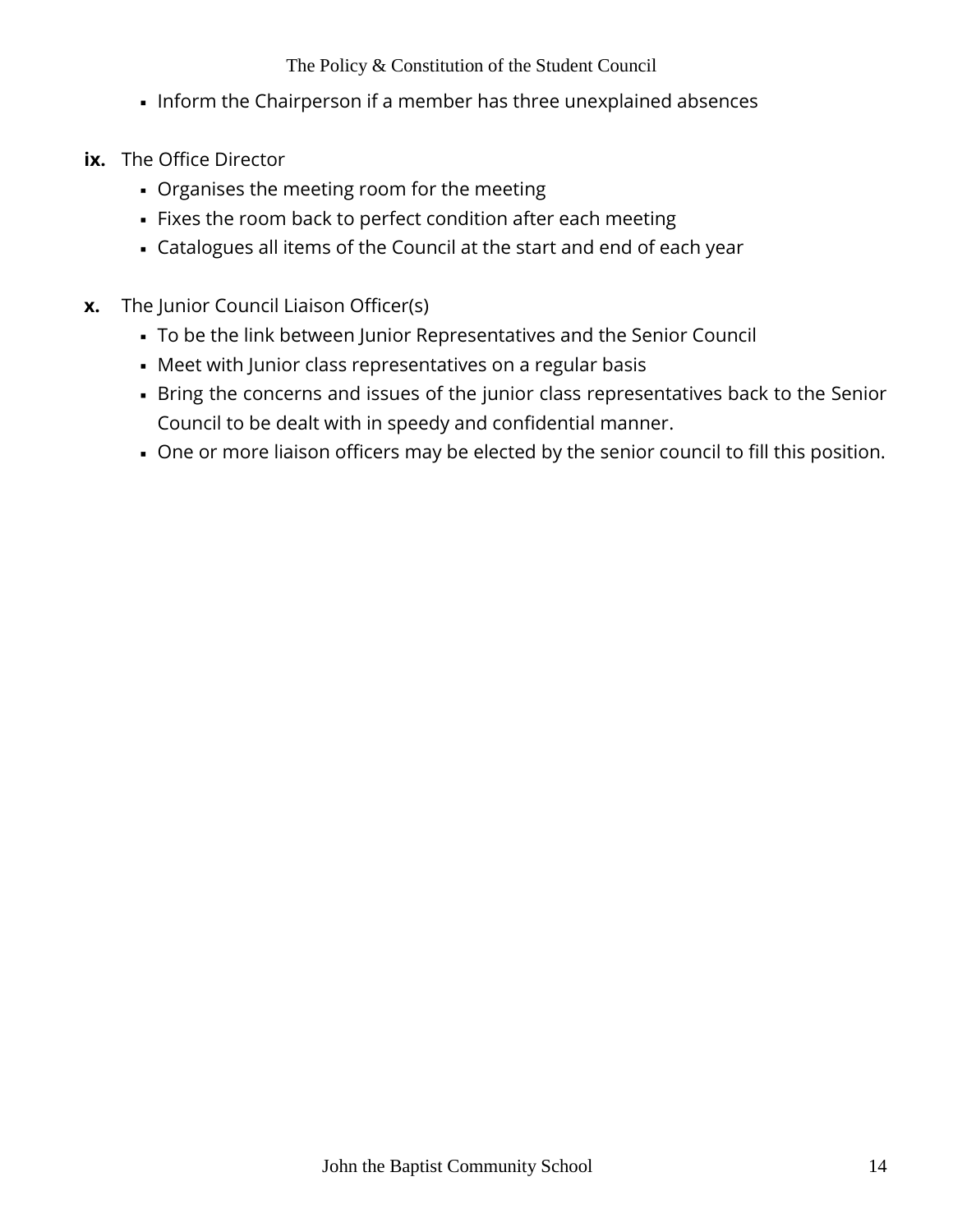## **Article 4 Workings of the Council**

#### **4.1** Provisions of the Council

- **i.** No student or member of staff can be discussed either by name or implication. The Student Council is not a forum for airing individual grievances against other pupils or teachers.
- **ii.** All members must sign the Student Council Contract and abide with its provisions at all times
- **iii.** Members are required to attend all meetings. Failure to do so will result in the sanctions outlined in 4.6
- **iv.** Proposals can be made to Council in relation to activities that may be undertaken or discussed from a number of sources – the student body, staff members, the Student Council Liaison Officers, Management, the Board of Management, special interest groups e.g. the Green Schools Committee and any other group with a close relationship with the school. However, the Council does have the option to accept, delegate or refuse proposals after discussion and a fair vote.
- **v.** Certain matters are not the concern of the Council and will be dealt with by separate committees not affiliated to the Council e.g. the Leaving Certificate Party/Debs and Yearbook Committees. Members of the Council may serve on such committees, but not in the name of the Council.

## **4.2** Meeting Procedures

- $\triangleright$  Place and Time
- **i.** A suitable time and place is picked at the beginning of each year for the meetings. This done in consultation with the members and the Student Council Liaison Teachers.
- **ii.** Meetings of the Senior Council usually occur once a week at lunchtime, though meetings can be organised outside this time when deemed necessary. Members must be given as much notice as possible of an unexpected meeting.
- **iii.** Meetings of the Whole School Council (both Senior and Junior) will take place during a chosen class period, though careful consultation between staff and students will minimise disruption to the timetable.
- **iv.** The Whole School Council (the Senior and Junior Council) will meet approximately once a term. However, the Junior Council Liaison Officer(s) will be in constant contact with the Junior representatives at all times to ensure that their issues are addressed on a regular basis.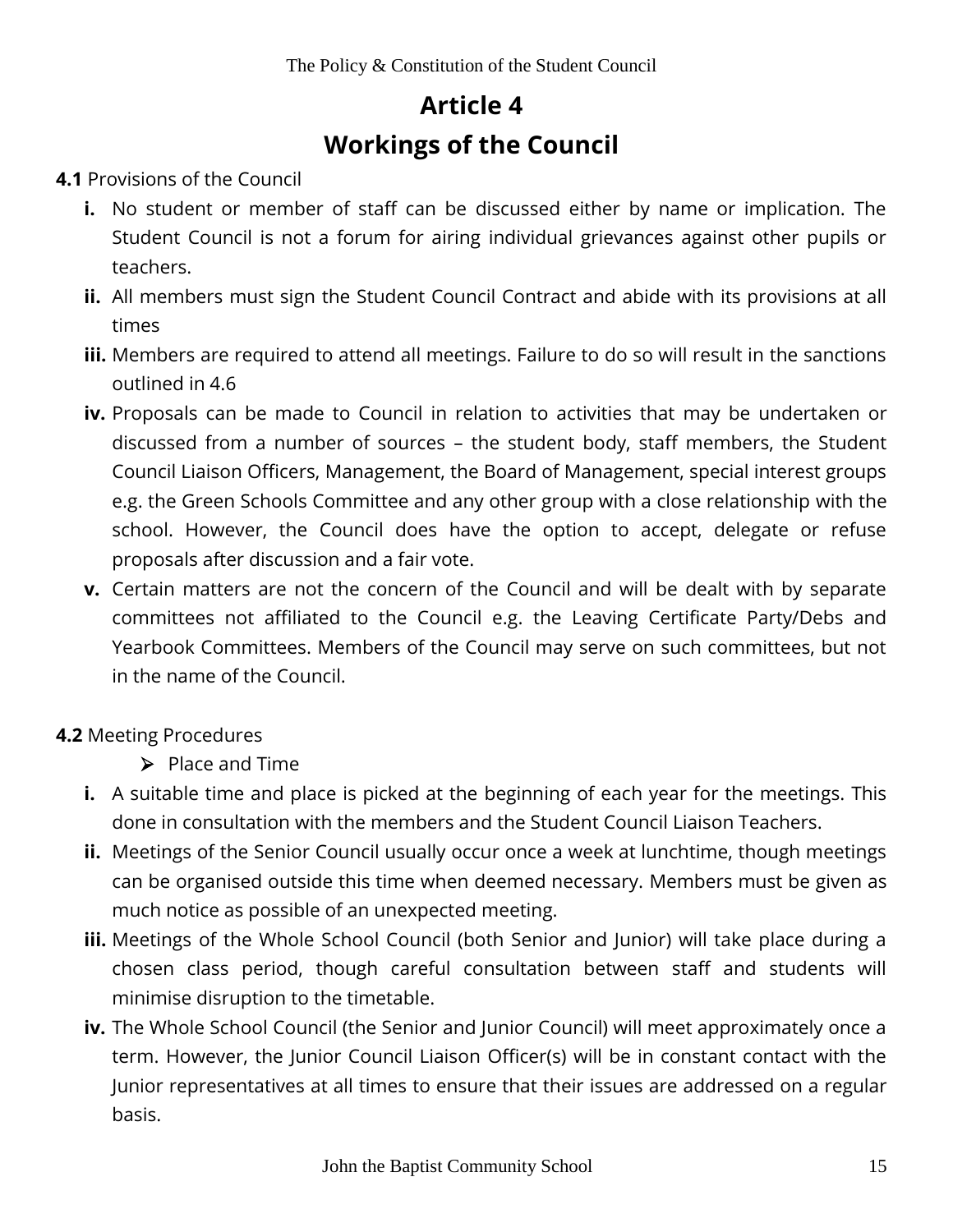- $\triangleright$  Running of the Meeting
- **v.** Each meeting lasts thirty-forty minutes (the duration of lunchtime)
- **vi.** At least two thirds of the Council and at least one Student Council Liaison Teacher must be present for a quorum/to hold a meeting. In the case where these conditions are not met, the meeting is cancelled and rescheduled.
- **vii.**Unsanctioned meetings of "splinter groups" involving Student Council members that are not approved by the Council cannot take place. This does not apply to sanctioned subcommittees
- **viii.** Minutes of each meeting will be kept by the Secretary. The Chairperson/Vice-Chairperson chairs each meeting. The minutes of the previous meeting will be read at the beginning of each meeting. This normally followed by correspondence to and from the Council, Janitorial issues and any other concerns on the agenda. Any unexpected further issues can be discussed under "Any Other Business"
- **ix.** The agenda for each meeting will be agreed between the Chairperson and the Secretary prior to the meeting. The Liaison Teacher(s) and members of the Council can also add to this agenda.
- **x.** Decisions will be taken on a majority vote. It is an aspiration of the Council that decisions will be reached by general consensus but in the event of a tied vote, the Chairperson shall have the casting vote.
- **xi.** All comments must be made through the Chairperson and to the group as a whole, with only one person speaking at the time.
- **xii.**All members are encouraged though not pressurised to contribute.
- **xiii.** Each member will have one vote
- **xiv.** All issues discussed must be treated with discretion and confidentiality
- **xv.**Members of management, staff, the Parents' Association and the Board of Management can attend a Student Council meeting at any time and are welcome to do so. However, it is requested that anyone wishing to attend a meeting must inform the Chairperson and/or a Liaison Teacher at least one week in advance so it can be entered into the agenda and preparations can be made.
- **4.3** Removing Student Council Members and Filling Vacancies
	- **i.** A member who fails to attend more than three successive meetings without valid reason shall be asked to resign and shall be replaced by next highest contender from the original election. If this is not possible, a new election (by-election) will take place to fill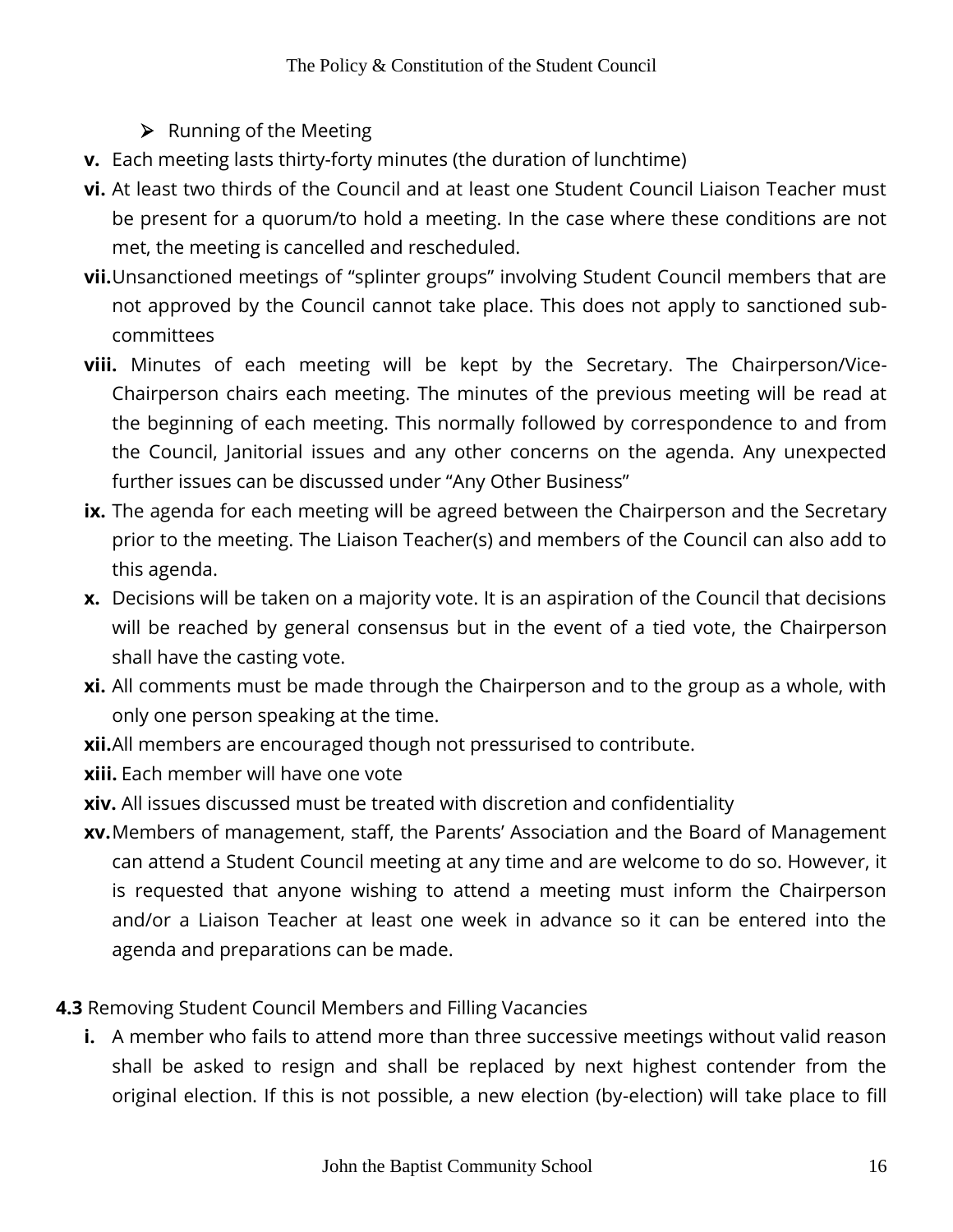the position. A warning is to be given to a member by the Attendance Officer after two unexplained absences in the hope that this will avoid future occurrences.

- **ii.** A student may be removed from the Council for any of the following reasons:
	- Failure to uphold the Contract or the Constitution of the Student Council
	- A series of serious complaints (from a fellow Student Council Member or from the student body)
	- If it is felt that the member is a negative force within the Council, and is ultimately harmful to the reputation or work of the Council
	- A serious breach of the School's Code of Conduct/School Rules
	- At the discretion of Management, in consultation with the Liaison teachers for the above reasons
	- At the discretion of the Board of Management
- **iii.** If a situation occurs when the removal of a member is possible, the following steps must be taken:
	- The complaint must be verified from as many sources as possible, with written verification requested if necessary.
	- The situation will be discussed by the Council, during which the student involved can present their side to the Council. A way forward is then decided upon. If deemed suitable, a warning can be issued by the Council and Management to the member at this point and the issue can be considered closed.
	- Suspension for a time must be considered as an option. The length of suspension is to be decided, in light of the nature of the complaint, by the Council, in consultation with Liaison Teachers and Management.
	- If all other options are exhausted, the vote to remove a member will take place by secret ballot, and any decision must have a two thirds majority. It is hoped that extensive consultation among all parties involved (the member, the Council, the Student Council Liaison Teachers, Management and the Board of Management) will avoid this having to occur.

## **4.4** Dissolution of the Council

- **i.** The Council is dissolved at the end of each academic year
- **ii.** Adequate notice, at least two weeks, must be given if a current council is to be dissolved at any point.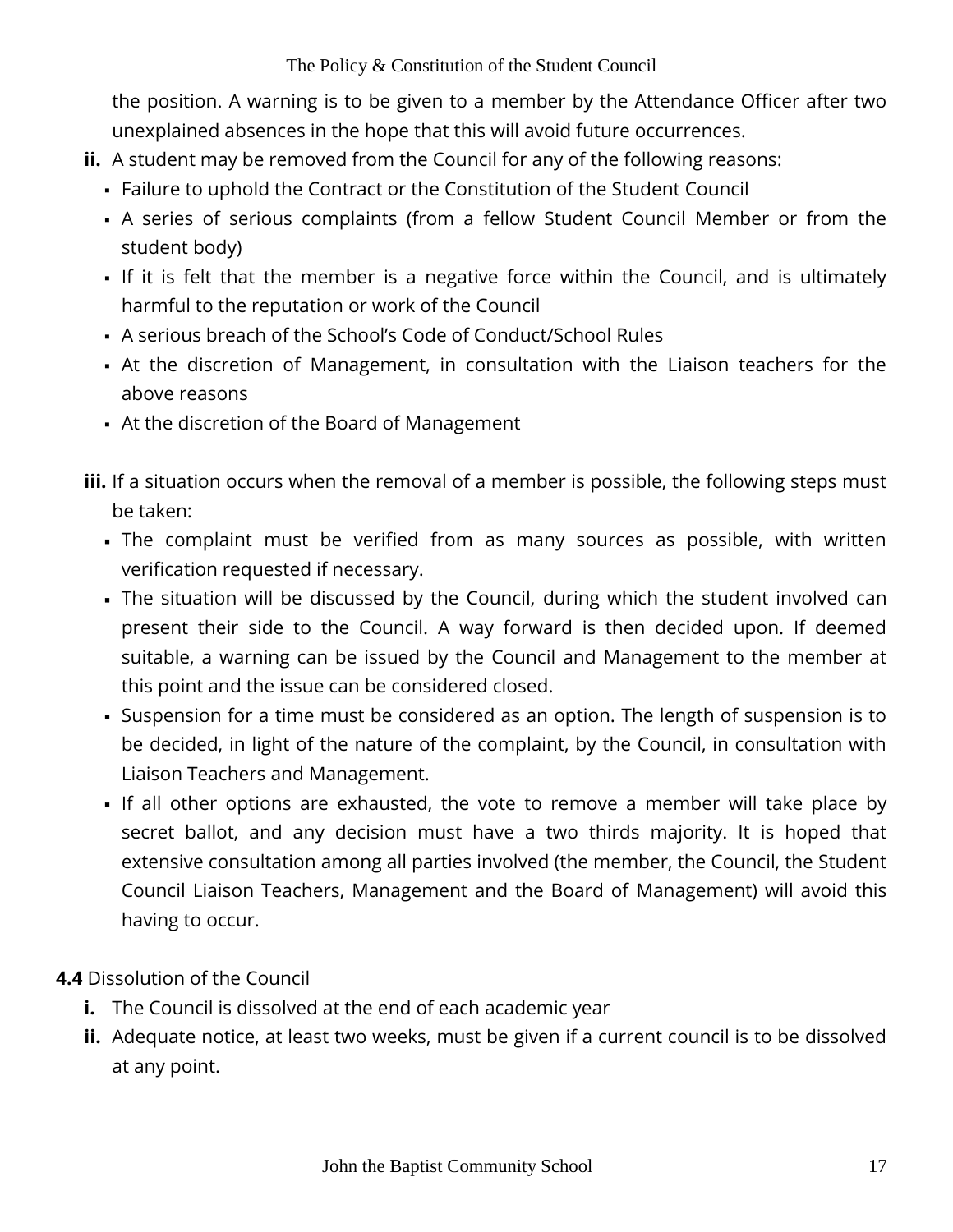- **iii.** The Council can be dissolved by the Principal and Board of Management at anytime in the case of serious misconduct of the majority of members of the Council. This is a Student Council, not a Student Union.
- **4.5** Changes to the Constitution
	- **i.** It is recognised that the Constitution of the Student Council is a working document and may need to be altered and changed to respond to changing circumstances and events.
	- **ii.** The Constitution will be reviewed and ratified by the new council each year.
	- **iii.** Any changes will be brought to the Principal's attention and any recommendations returned for discussion to the Council.
	- **iv.** The Constitution must be ratified by the Board of Management each year and as necessary
	- **v.** Any proposed change to the constitution must be circulated to all members of the Council at least one week in advance of any vote or decision taken regarding the change.
	- **vi.** Any proposed change must be discussed and ratified by the Board of Management
	- **vii.** It is proposed that at the end of each academic year, the Council will undergo a process of self evaluation and evaluation of the Constitution. The results of this evaluation will be then sent to the Board of Management.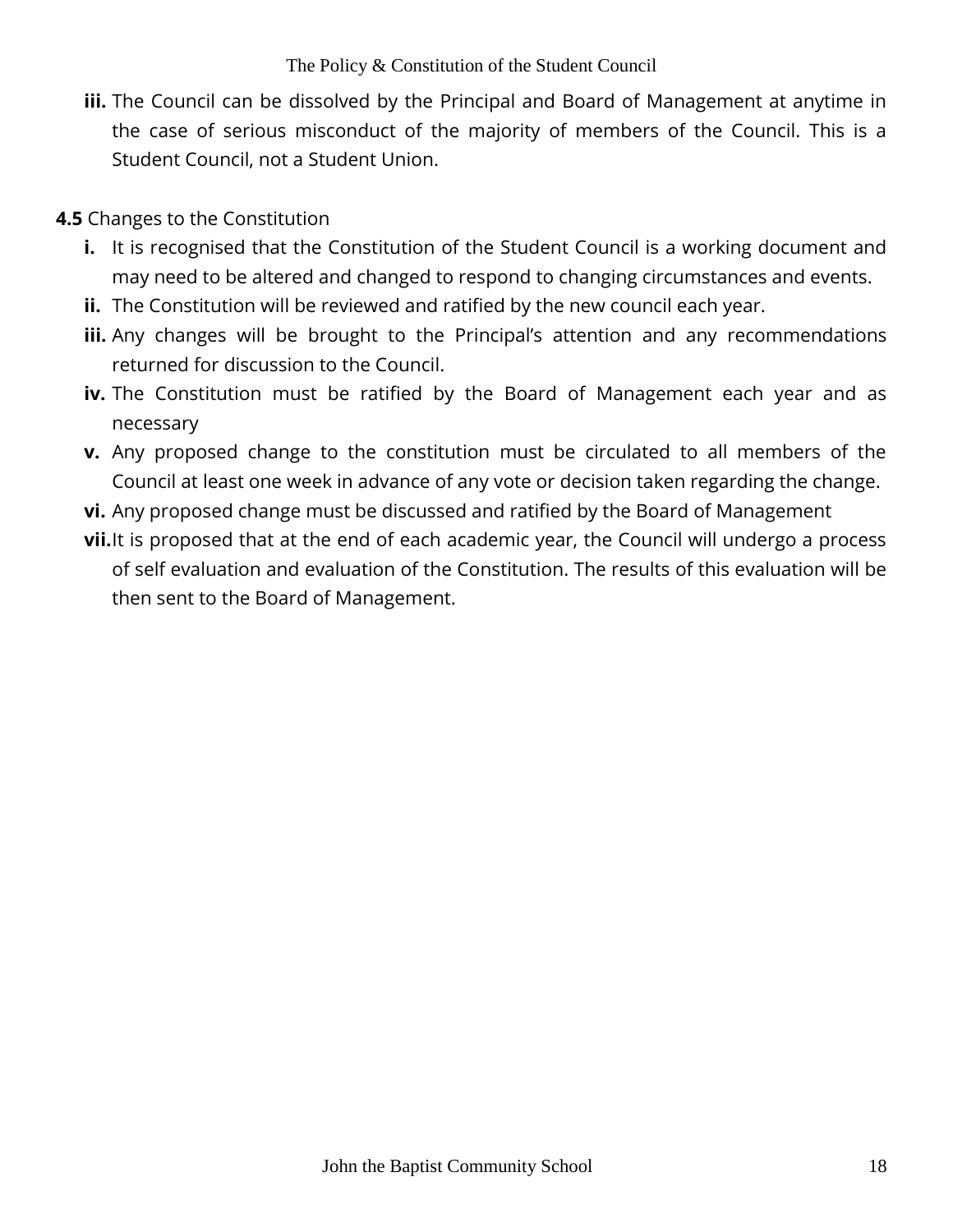## **Article 5**

## **Aims of the Council / The Role of the Council**

- **i.** The Student Council represents a position of responsibility not authority
- **ii.** To represent the views of the student body to the staff, Principal, parents and Board of Management.
- **iii.** To afford students the opportunity to play an active part in the co-operative life of the school and the development of school policy
- **iv.** To help create the conditions conducive to the development of interpersonal relationships, built on mutual respect and trust
- **v.** To encourage students to become self confident, responsible and caring
- **vi.** To foster a sense of loyalty and pride in the school
- **vii.**To improve communication at all levels staff, students and parents
- **viii.** To assist is school activities
- **ix.** To promote a healthy environment between students and teachers
- **x.** Recognise the importance of teamwork
- **xi.** To empower students to take an active and responsible role in the workings of the school
- **xii.**Liaise with student councils from other schools